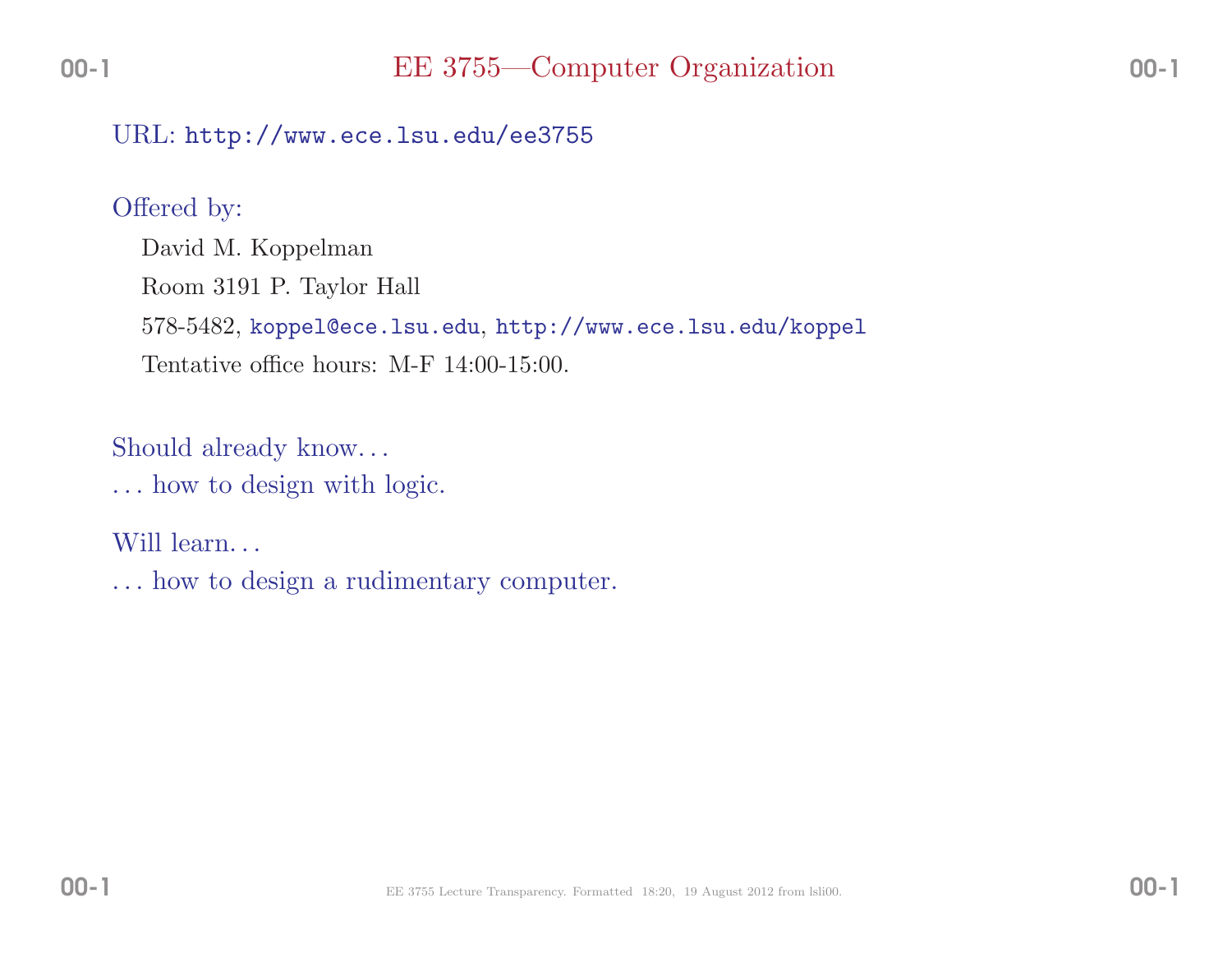# Prerequisite by Course

EE <sup>2730</sup> (Digital Logic II) or equivalent.

### Prerequisite by Topic

Logic design.

Binary number representation and arithmetic.

Programming of some kind.

00-2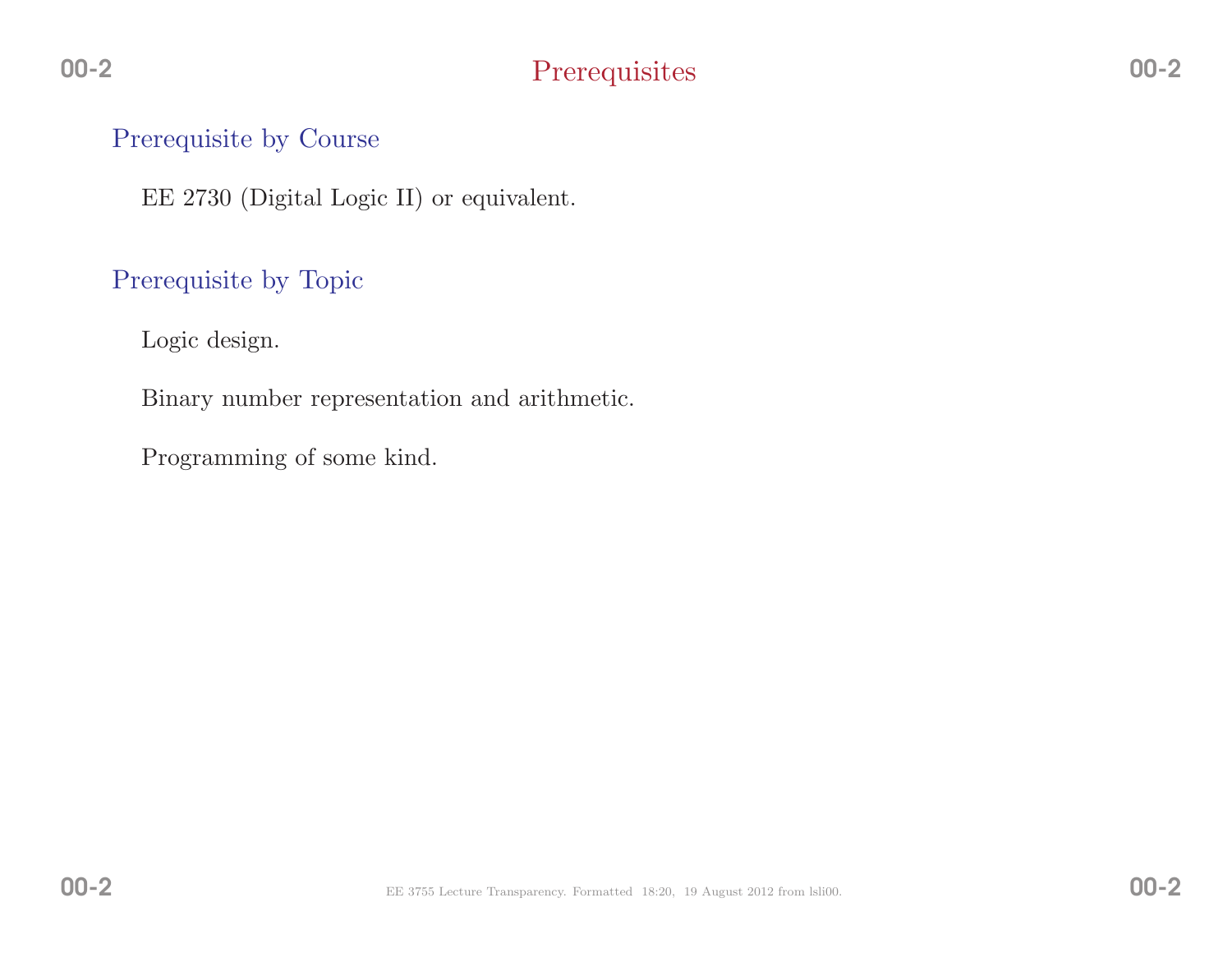# Texts

# Computer Organization Text

"Computer organization & design," David A. Patterson & John L. Hennessy (Required).

### Verilog Texts

(Optional) Brown & Vranesic, "Fundamentals of Digital Logic with Verilog Design." (Thetext used in EE <sup>2720</sup> and 2730.)

(Optional) Ciletti, "Advanced Digital Design with the Verilog HDL." Only buy this if youare rich or if you want to learn Verilog very well.

Daniel C. Hyde, "Bucknell Handbook on Verilog HDL." Free, linked to Web site.

Software manuals, Linked to Web site.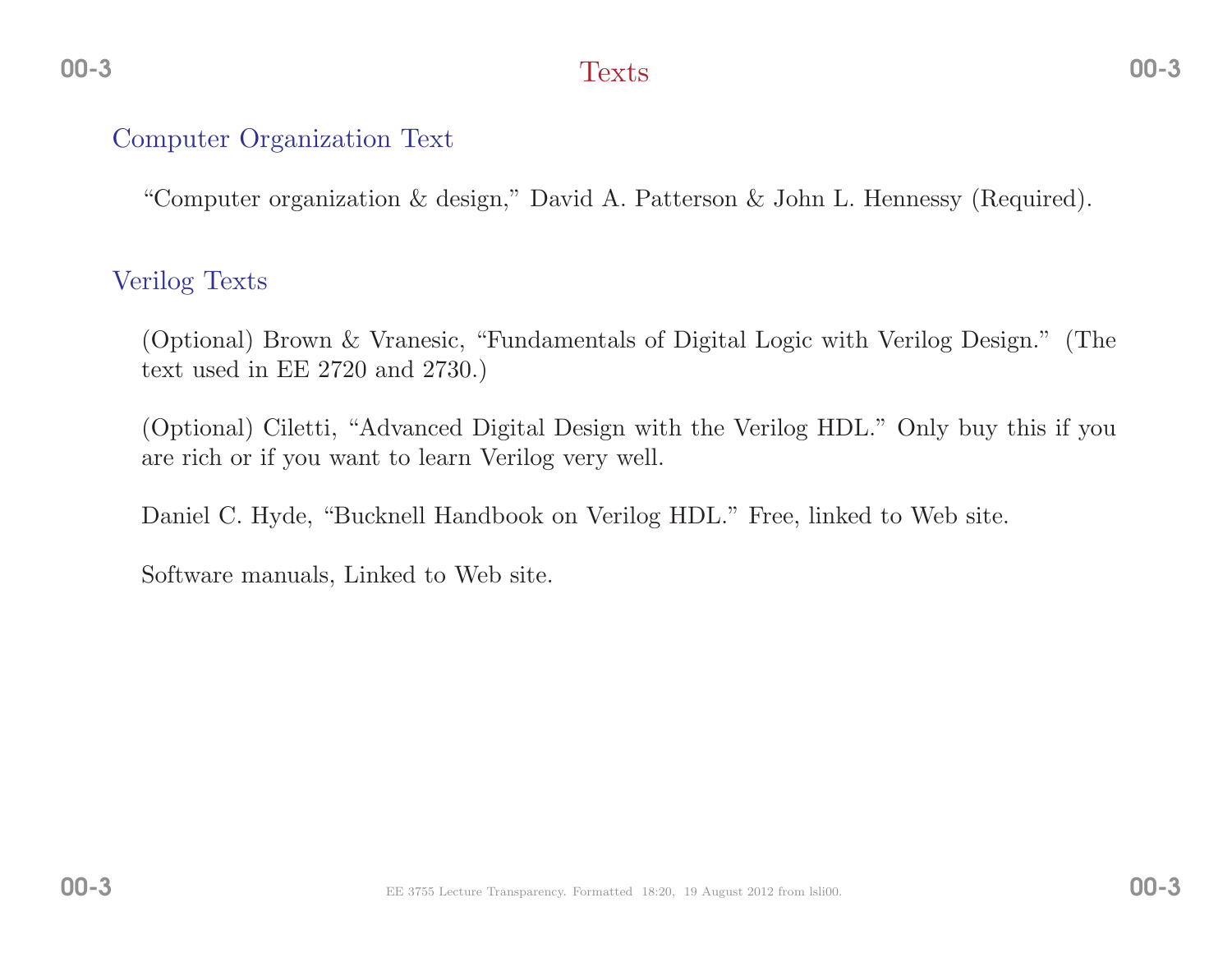# Graded Material

40% Midterm Exam

 $40\%$  Final Exam

20% Homework

Lowest homework grade dropped.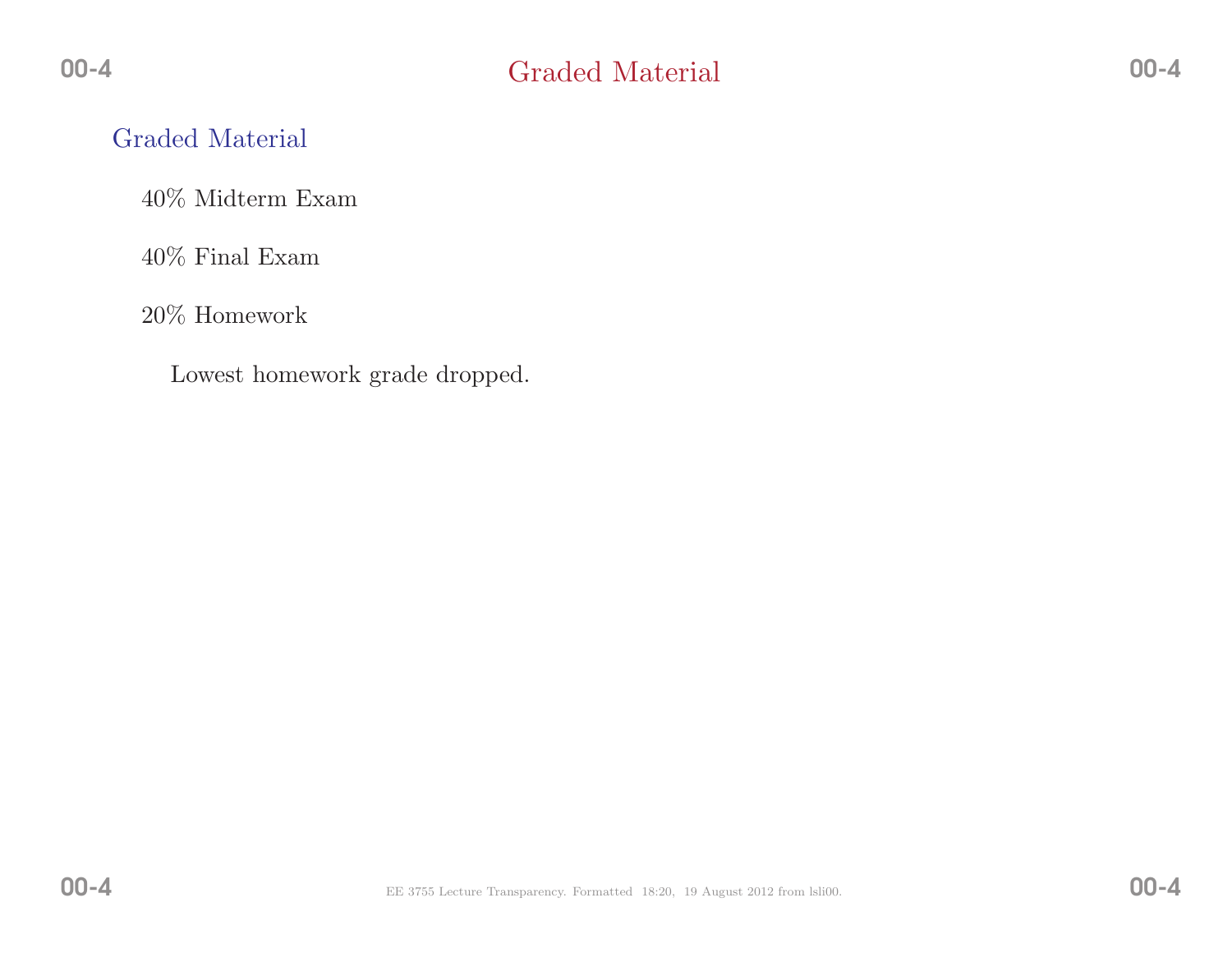#### Hardware Description using Verilog

<sup>A</sup> commonly used language for designing digital hardware.

### Computer Arithmetic

How computers add, subtract, multiply, and divide.

Integer and floating-point.

Will use Verilog to design circuits.

### RISC Processor Programming

The basics of programming an easy-to-program processor, MIPS.

## Computer Organization

Design hardware to execute MIPS programs.

This material will be continued in EE 4720.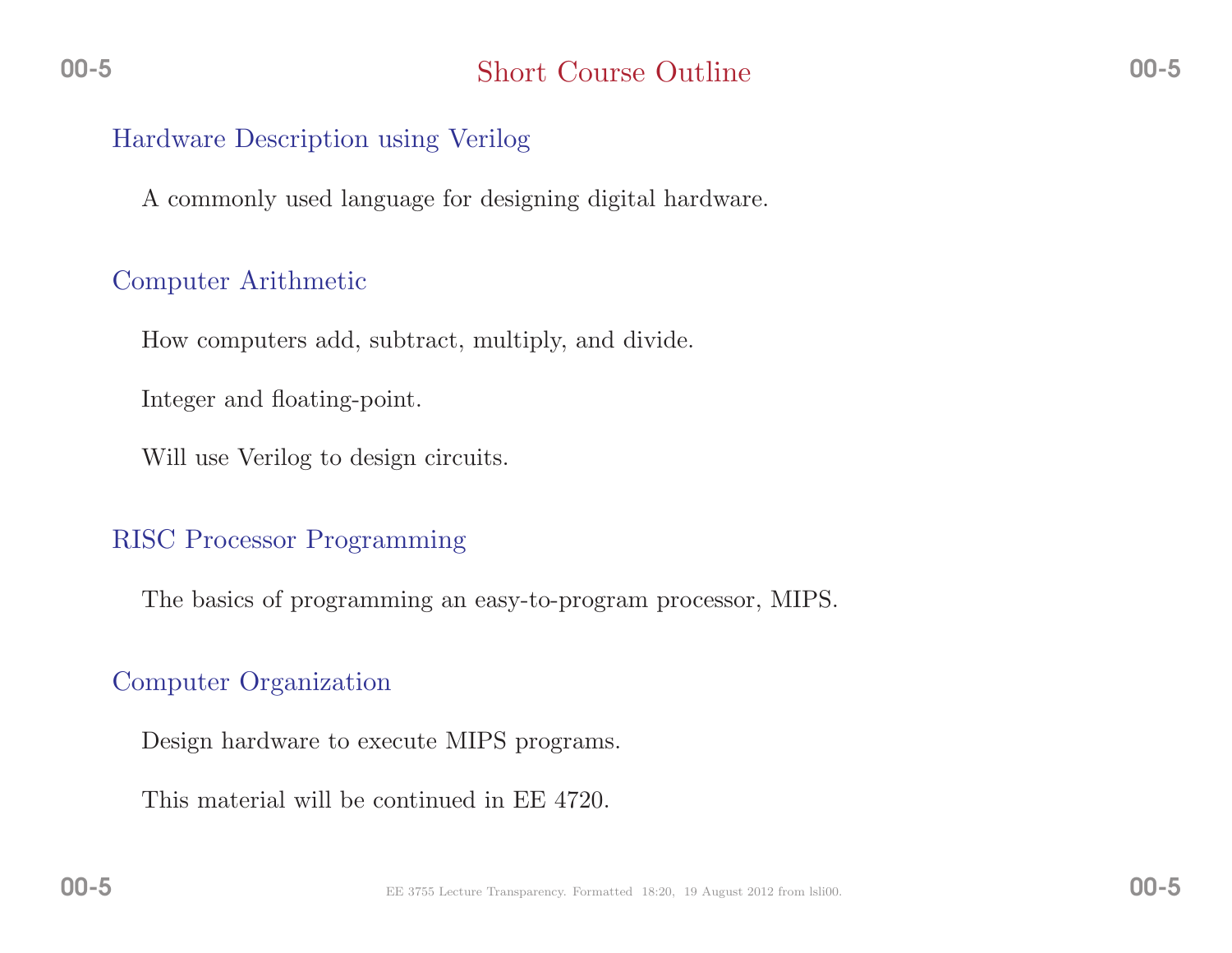Digital Design Hardware Description Languages (HDLs)

Designs for digital parts captured in a  $HDL$  description.

Popular HDLs: Verilog, VHDL.

An HDL description is fed to:

A simulator, to see what the design does.

(Whether it does what it's supposed to do.)

A synthesis program, to prepare the design for fabrication or downloading.

Chips may be fabricated using the synthesized description.

The synthesized description might be downloaded to <sup>a</sup> special chip (FPGA).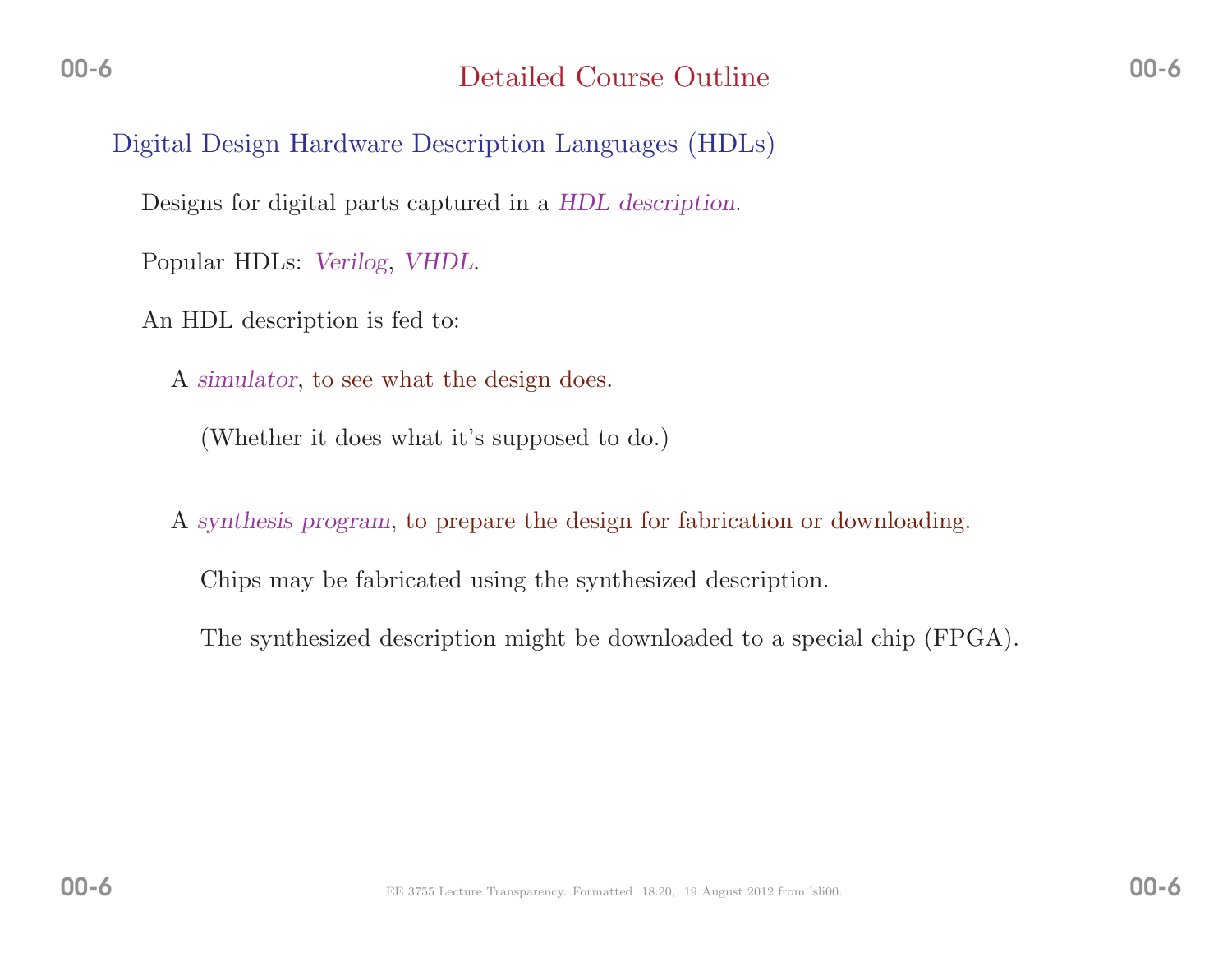# HDL Material Covered in Course

Language used: Verilog

Subset of the language covered.

Enough to implement processor arithmetic units and other datapath elements.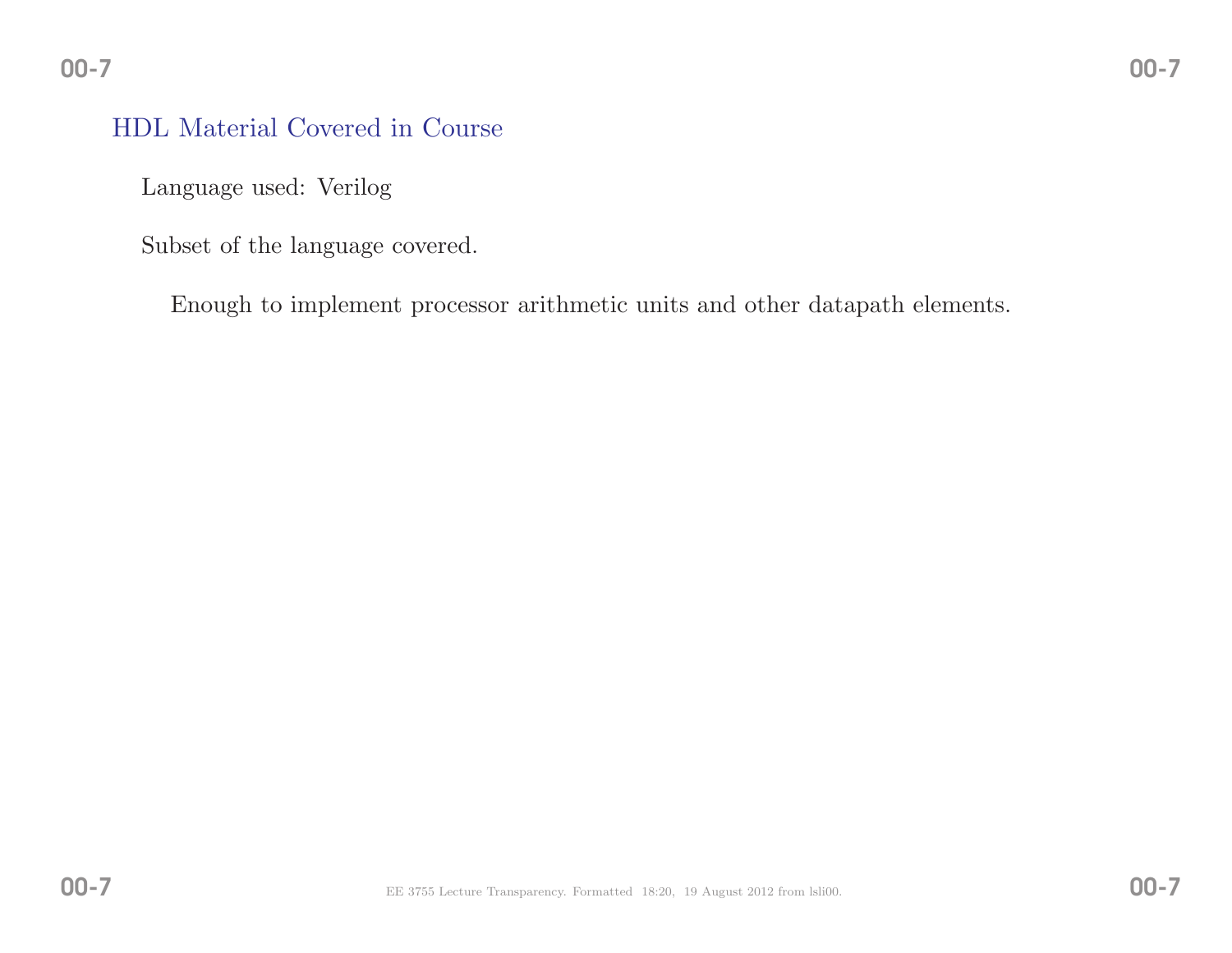# HDL Topics Covered

Writing structural descriptions of hardware.

Writing simple behavioral descriptions of hardware.

Relationship between descriptions and synthesized hardware.

## HDL Topics Not Covered

Less-common structural elements and *delay specifiers*.

Much event- and delay-related behavioral code.

Will not know enough to write a good *testbench*.

Thorough HDL treatment may be <sup>g</sup>iven in other courses.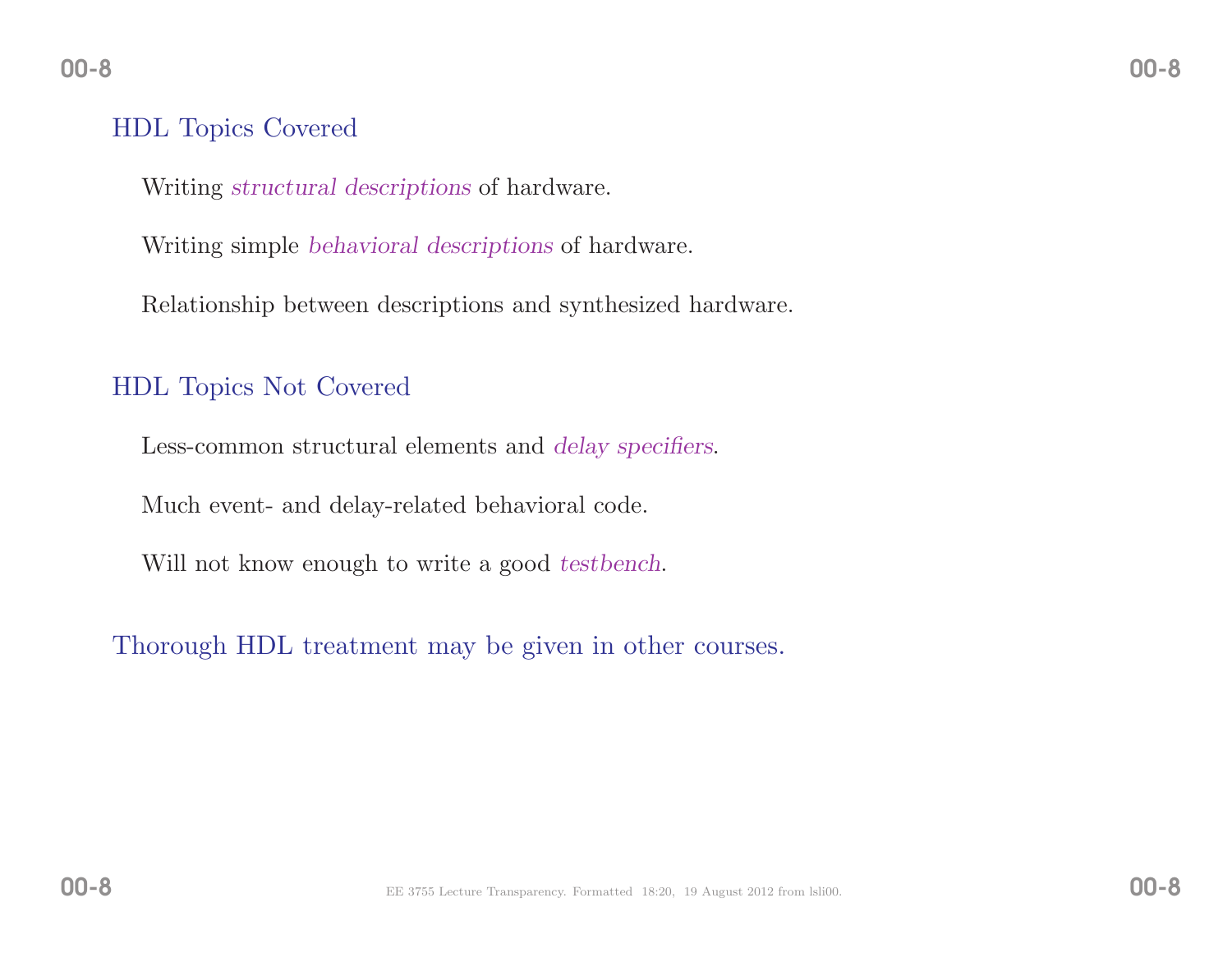### HDL Software Used

Host System

ECE Linux systems.

Simulator

Cadence Incisive Enterprise Simulator

Synthesis

Cadence Encounter RTL Compiler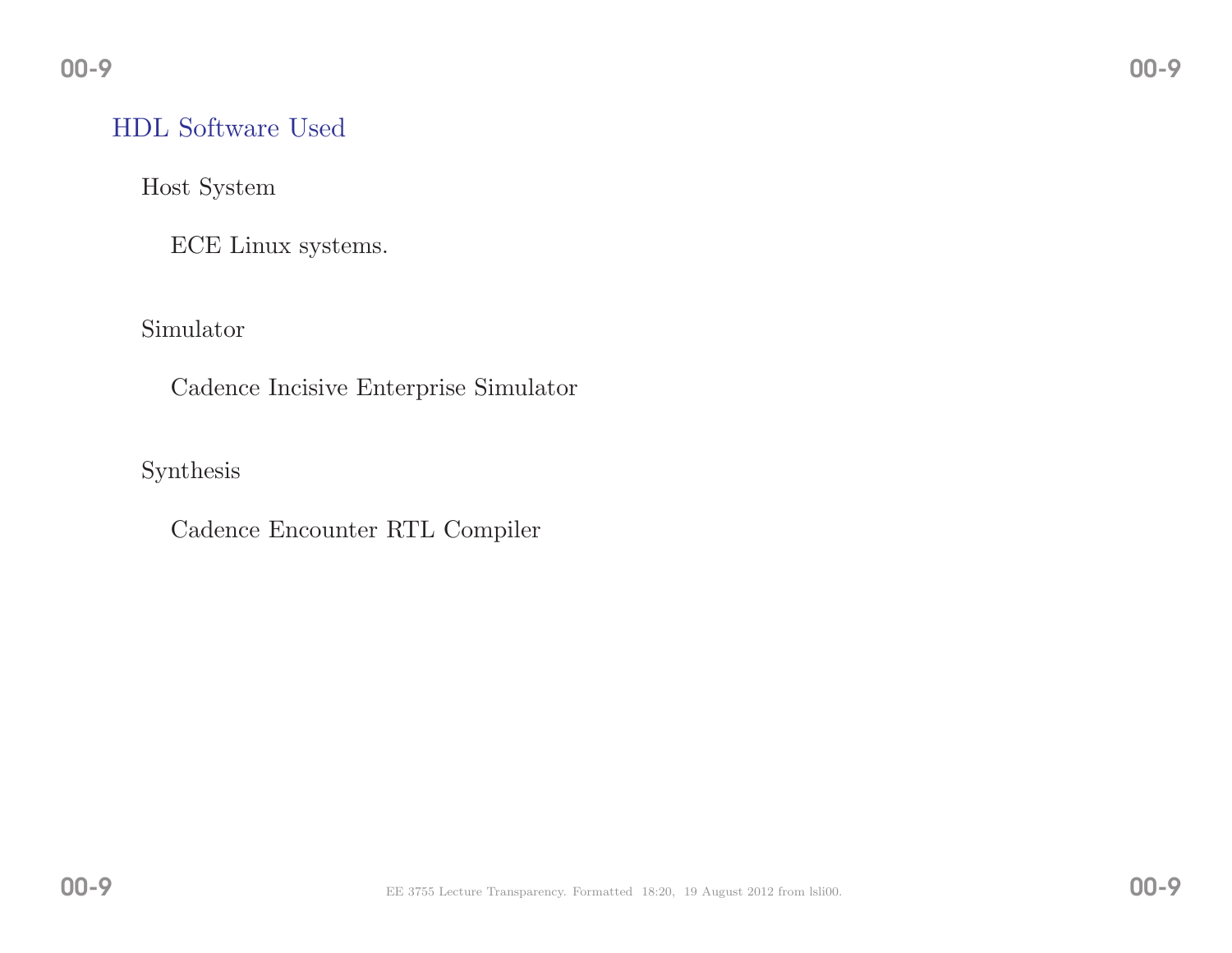### Computer Arithmetic Topics

Integer arithmetic algorithms. (Mostly review).

Integer adder implementations.

ALU implementation.

Basic integer multiplication and division implementations.

High-speed integer multiplier implementation.

Floating-point representations.

Floating-point arithmetic algorithms.

Floating-point adder implementation.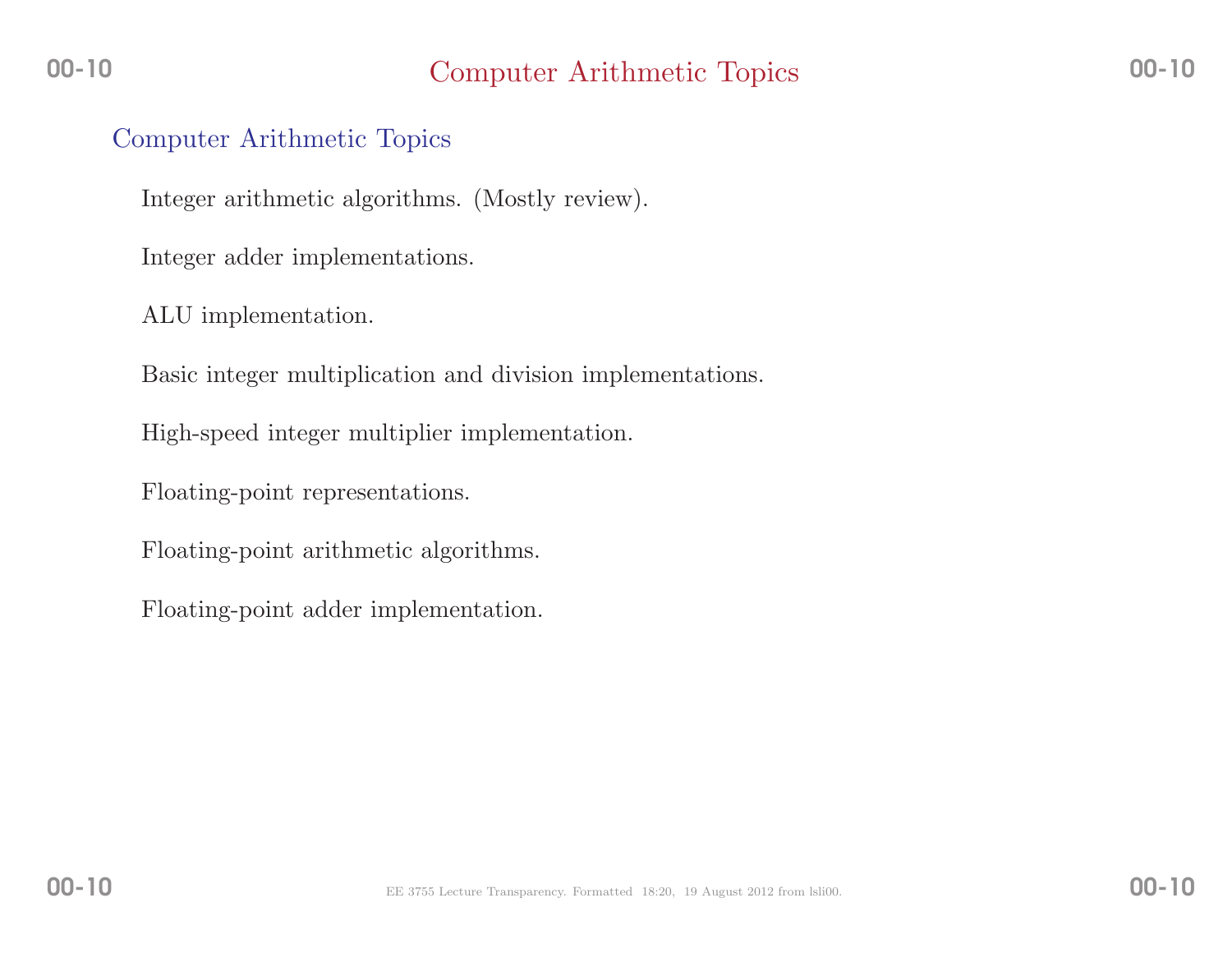#### RISC Processor

<sup>A</sup> type of processor that became popular in 80's.

RISCs simple to program and to implement (design hardware for).

Simplicity allows high-speed implementation.

Starting in 80's all new major general-purpose processors were RISCs.

### RISC Families:

MIPS: Ownership: Independent, then Silicon Graphics, now ??.

PA (Precision Architecture): Ownership: Hewlett-Packard.

SPARC: Ownership: Oracle / SPARC International.

POWER, PowerPC: Ownership: IBM, Apple/IBM/Motorola.

Alpha: Ownership: DEC, Compaq, ??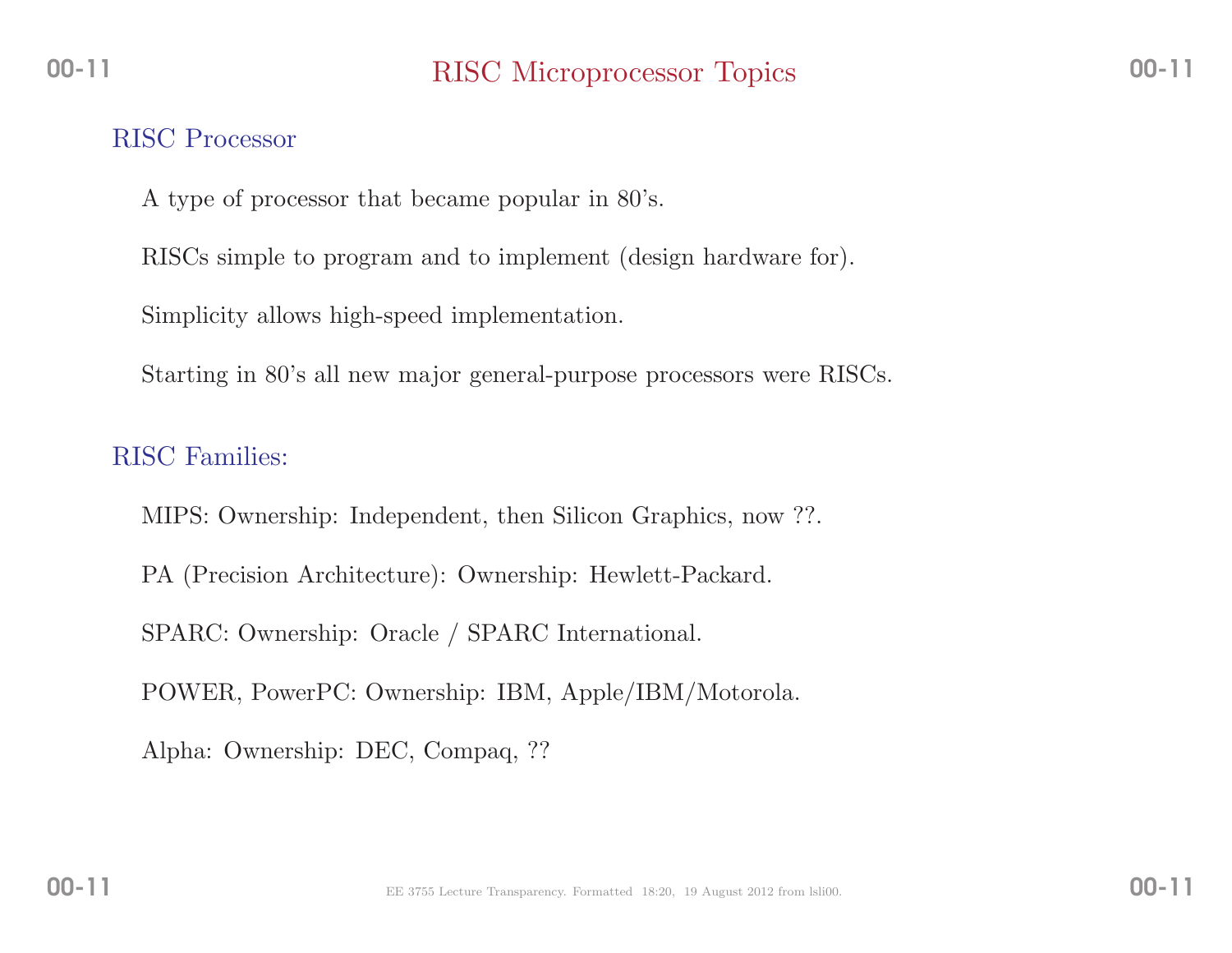00-12

MIPS used in Patterson & Hennessy text (and so used in class).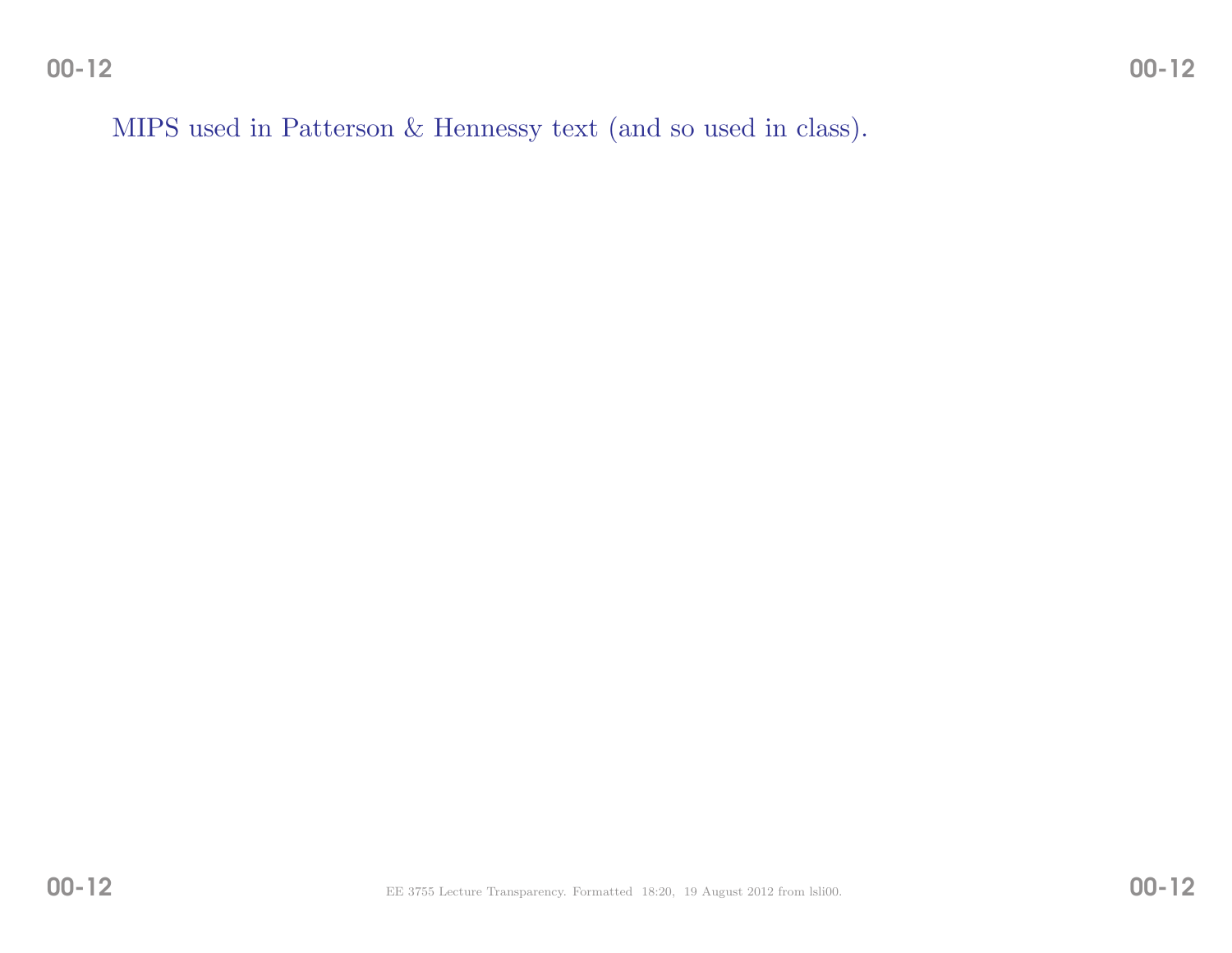#### 00-13

### Covered for the MIPS processor.

#### MIPS Processor organization:

What machine-language programs can access.

What machine-language instructions can do.

### MIPS Programming

Subset of instructions covered.

#### Processors Covered in Other Courses

EE <sup>3750</sup> /3751: IA-32 (Intel 80x86, Pentium)

EE 4720: MIPS, SPARC, some IA-64 and other architectures.